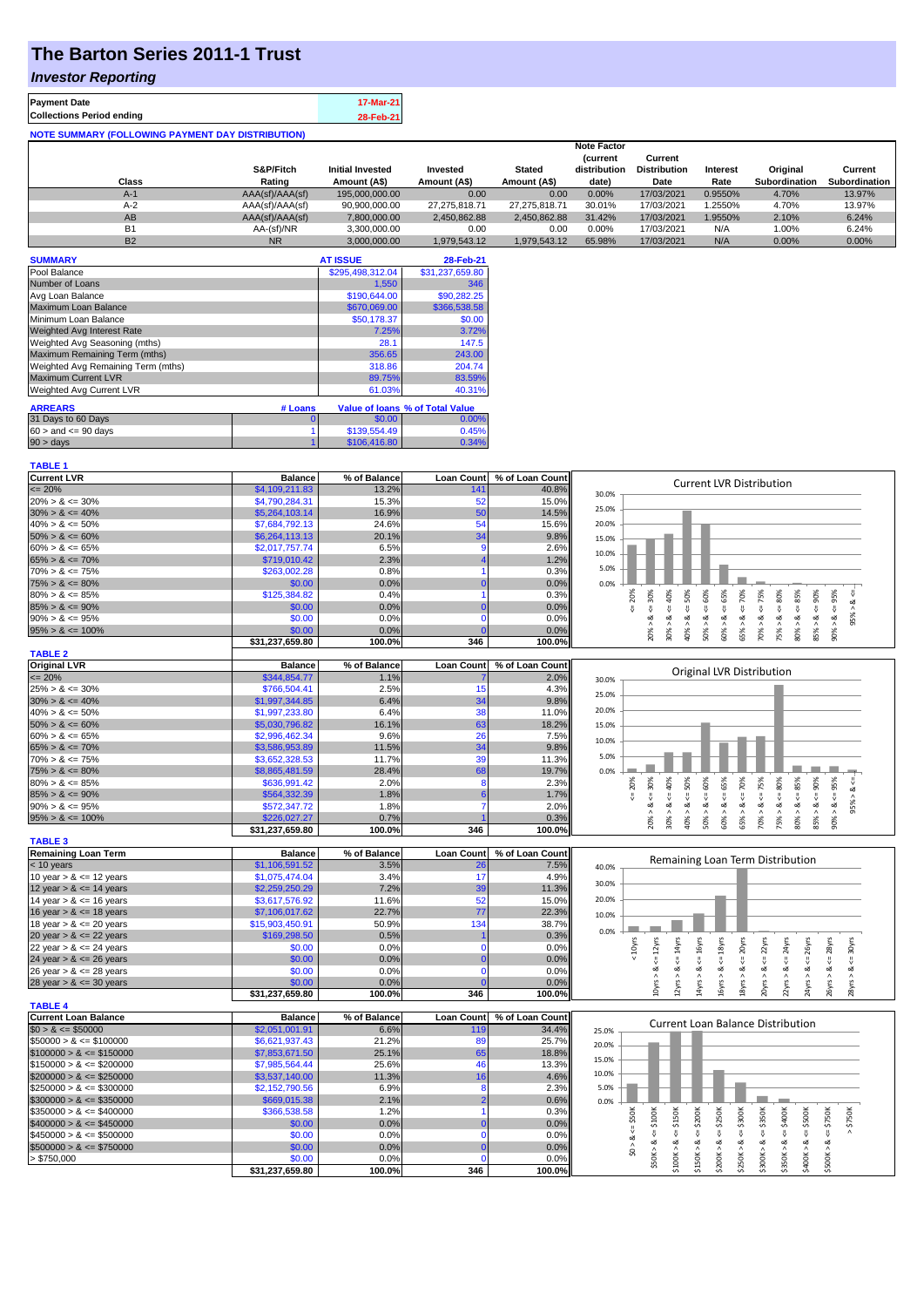## **The Barton Series 2011-1 Trust**

#### *Investor Reporting*

| <b>Payment Date</b>                                             |                                   | 17-Mar-21               |                          |                          |                                                                                                                                        |  |  |  |
|-----------------------------------------------------------------|-----------------------------------|-------------------------|--------------------------|--------------------------|----------------------------------------------------------------------------------------------------------------------------------------|--|--|--|
| <b>Collections Period ending</b>                                |                                   | 28-Feb-21               |                          |                          |                                                                                                                                        |  |  |  |
| <b>TABLE 5</b>                                                  |                                   |                         |                          |                          |                                                                                                                                        |  |  |  |
| <b>Loan Seasoning</b>                                           | <b>Balance</b>                    | % of Balance            | <b>Loan Count</b>        | % of Loan Count          | Loan Seasoning Distribution                                                                                                            |  |  |  |
| $= 6$ mths                                                      | \$0.00                            | 0.0%                    | 0                        | 0.0%                     | 100.0%<br>90.0%                                                                                                                        |  |  |  |
| $> 8 \le 12$ mth                                                | \$0.00                            | 0.0%                    | $\Omega$                 | 0.0%                     | 80.0%                                                                                                                                  |  |  |  |
| $12 > 8 \le 18$ mths                                            | \$0.00                            | 0.0%                    | 0                        | 0.0%                     | 70.0%                                                                                                                                  |  |  |  |
| $18 > 8 \le 24$ mths                                            | \$0.00                            | 0.0%                    | $\mathbf 0$              | 0.0%                     | 60.0%<br>50.0%                                                                                                                         |  |  |  |
| $2 > 8 \le 3$ years                                             | \$0.00                            | 0.0%                    | 0                        | 0.0%                     | 40.0%                                                                                                                                  |  |  |  |
| $3 > 8 \le 4$ years                                             | \$0.00                            | 0.0%                    | $\Omega$<br>0            | 0.0%                     | 30.0%<br>20.0%                                                                                                                         |  |  |  |
| $4 > 8 \le 5$ years<br>$5 > 8 \le 6$ years                      | \$0.00<br>\$0.00                  | 0.0%<br>0.0%            | $\mathbf 0$              | 0.0%<br>0.0%             | 10.0%                                                                                                                                  |  |  |  |
| $6 > 8 \le 7$ years                                             | \$0.00                            | 0.0%                    | 0                        | 0.0%                     | 0.0%                                                                                                                                   |  |  |  |
| $7 > 8 \le 8$ years                                             | \$0.00                            | 0.0%                    | O                        | 0.0%                     | 6 mths<br>$\leq 12$ mth<br>$\le$ 18 mths<br>24 mths<br><= 3 years<br>$\leq$ = 4 years<br><= 6 years<br>$x \leq 8$ years<br><= 10 years |  |  |  |
| $8 > 8 \le 9$ years                                             | \$0.00                            | 0.0%                    |                          | 0.0%                     |                                                                                                                                        |  |  |  |
| $9 > 8 \le 10$ years                                            | \$0.00                            | 0.0%                    | $\Omega$                 | 0.0%                     | $4 > 8$ <= 5 years<br>$6 > 8$ <= 7 years<br>$8 > 8 < 9$ years<br>뿄<br>₩<br>∞<br>ಷ                                                      |  |  |  |
| > 10 years                                                      | \$31,237,659.80                   | 100.0%                  | 346                      | 100.0%                   | $2 > 8$<br>5 > 8<br>7 > 8<br>$12 > 8$<br>ಷ<br>$9 - 8$<br>$\hat{\mathfrak{g}}$                                                          |  |  |  |
|                                                                 | \$31,237,659.80                   | 100.0%                  | 346                      | 100.0%                   | $18$ $\times$                                                                                                                          |  |  |  |
| <b>TABLE 6</b>                                                  |                                   |                         |                          |                          |                                                                                                                                        |  |  |  |
| Postcode Concentration (top 10 by value)                        | <b>Balance</b>                    | % of Balance            | <b>Loan Count</b>        | % of Loan Count          | Geographic Distribution                                                                                                                |  |  |  |
| 5700                                                            | \$1,361,524.33                    | 4.4%                    |                          | 4.6%                     | 0.2%                                                                                                                                   |  |  |  |
| 2617                                                            | \$914,412.09                      | 2.9%                    | 5                        | 1.4%                     | 17.7%                                                                                                                                  |  |  |  |
| 2605                                                            | \$840,993.22                      | 2.7%                    |                          | 1.4%                     |                                                                                                                                        |  |  |  |
| 5159                                                            | \$819,601.46                      | 2.6%                    | 6                        | 1.7%                     |                                                                                                                                        |  |  |  |
| 5108                                                            | \$750,951.10                      | 2.4%                    |                          | 2.0%                     | 5.0%                                                                                                                                   |  |  |  |
| 5162                                                            | \$724,831.26                      | 2.3%                    |                          | 2.0%                     |                                                                                                                                        |  |  |  |
| 2620<br>5095                                                    | \$593,871.61<br>\$541,638.78      | 1.9%<br>1.7%            | 5                        | 1.4%<br>1.4%             | 56.3%                                                                                                                                  |  |  |  |
|                                                                 | \$527,715.76                      | 1.7%                    | 5                        | 1.4%                     | 20.9%                                                                                                                                  |  |  |  |
| 2614<br>2615                                                    | \$518,010.16                      | 1.7%                    |                          | 2.3%                     |                                                                                                                                        |  |  |  |
|                                                                 |                                   |                         |                          |                          |                                                                                                                                        |  |  |  |
| <b>TABLE 7</b>                                                  |                                   |                         |                          |                          | SA ACT NSW WA Other                                                                                                                    |  |  |  |
| <b>Geographic Distribution</b>                                  | <b>Balance</b>                    | % of Balance            | <b>Loan Count</b>        | % of Loan Count          |                                                                                                                                        |  |  |  |
| <b>Australian Capital Territory</b>                             | \$6,537,281.56                    | 20.9%                   | 63                       | 18.2%                    |                                                                                                                                        |  |  |  |
| New South Wales                                                 | \$1,553,926.85                    | 5.0%                    | 13                       | 3.8%                     | Metro / Non-Metro / Inner City Distribution                                                                                            |  |  |  |
| Northern Territory                                              | \$0.00                            | 0.0%                    |                          | 0.0%                     | 0.7%                                                                                                                                   |  |  |  |
| Queensland                                                      | \$0.00                            | 0.0%                    | $\mathbf 0$              | 0.0%                     | 16.8%                                                                                                                                  |  |  |  |
| South Australia<br>Tasmania                                     | \$17,572,374.81<br>\$0.00         | 56.3%<br>0.0%           | 216<br>n                 | 62.4%<br>0.0%            |                                                                                                                                        |  |  |  |
| Victoria                                                        | \$48,673.40                       | 0.2%                    | 2                        | 0.6%                     |                                                                                                                                        |  |  |  |
| Western Australia                                               | \$5,525,403.18                    | 17.7%                   | 52                       | 15.0%                    |                                                                                                                                        |  |  |  |
|                                                                 | \$31,237,659.80                   | 100.0%                  | 346                      | 100.0%                   |                                                                                                                                        |  |  |  |
| <b>TABLE 8</b>                                                  |                                   |                         |                          |                          |                                                                                                                                        |  |  |  |
| Metro/Non-Metro/Inner-City                                      | <b>Balance</b>                    | % of Balance            | Loan Count               | % of Loan Count          |                                                                                                                                        |  |  |  |
| Metro                                                           | \$25,762,951.15                   | 82.5%                   | 284                      | 82.1%                    | 82.5%                                                                                                                                  |  |  |  |
| Non-metro                                                       | \$5,262,384.04                    | 16.8%                   | 60                       | 17.3%                    |                                                                                                                                        |  |  |  |
| Inner city                                                      | \$212,324.61                      | 0.7%                    |                          | 0.6%                     | Metro                                                                                                                                  |  |  |  |
|                                                                 | \$31,237,659.80                   | 100.0%                  | 346                      | 100.0%                   | Non-metro Inner city                                                                                                                   |  |  |  |
| <b>TABLE 9</b>                                                  |                                   |                         |                          |                          |                                                                                                                                        |  |  |  |
| <b>Property Type</b>                                            | <b>Balance</b>                    | % of Balance            | <b>Loan Count</b>        | % of Loan Count          |                                                                                                                                        |  |  |  |
| <b>Residential House</b>                                        | \$28,742,801.96                   | 92.0%                   | 317                      | 91.6%                    | <b>Occupancy Type Distribution</b>                                                                                                     |  |  |  |
| <b>Residential Unit</b>                                         | \$2,494,857.84                    | 8.0%                    | 29                       | 8.4%                     | 6.5%                                                                                                                                   |  |  |  |
| Rural                                                           | \$0.00                            | 0.0%<br>0.0%            | 0                        | 0.0%                     |                                                                                                                                        |  |  |  |
| Semi-Rural<br><b>High Density</b>                               | \$0.00<br>\$0.00                  | 0.0%                    |                          | 0.0%<br>0.0%             |                                                                                                                                        |  |  |  |
|                                                                 | \$31,237,659.80                   | 100.0%                  | 346                      | 100.0%                   |                                                                                                                                        |  |  |  |
| <b>TABLE 10</b>                                                 |                                   |                         |                          |                          |                                                                                                                                        |  |  |  |
| <b>Occupancy Type</b>                                           | <b>Balance</b>                    | % of Balance            | Loan Count               | % of Loan Count          |                                                                                                                                        |  |  |  |
| Owner Occupied                                                  | \$29,191,903.64                   | 93.5%                   | 321                      | 92.8%                    |                                                                                                                                        |  |  |  |
| Investment                                                      | \$2,045,756.16                    | 6.5%                    |                          | 7.2%                     |                                                                                                                                        |  |  |  |
|                                                                 | \$31,237,659.80                   | 100.0%                  | 346                      | 100.0%                   | 93.5%                                                                                                                                  |  |  |  |
| <b>TABLE 11</b>                                                 |                                   |                         |                          |                          |                                                                                                                                        |  |  |  |
| <b>Employment Type Distribution</b>                             | <b>Balance</b>                    | % of Balance            | <b>Loan Count</b>        | % of Loan Count          | Owner Occupied<br>Investment                                                                                                           |  |  |  |
| Contractor                                                      | \$365,860.28                      | 1.2%                    |                          | 1.7%                     |                                                                                                                                        |  |  |  |
| Pay-as-you-earn employee (casual)                               | \$1,075,405.64                    | 3.4%                    | 11                       | 3.2%                     |                                                                                                                                        |  |  |  |
| Pay-as-you-earn employee (full time)                            |                                   |                         |                          |                          |                                                                                                                                        |  |  |  |
|                                                                 | \$24,199,246.35                   | 77.5%                   | 256                      | 74.0%                    | <b>LMI Provider Distribution</b>                                                                                                       |  |  |  |
| Pay-as-you-earn employee (part time)                            | \$2,303,699.43                    | 7.4%                    | 30                       | 8.7%                     | 3.7%                                                                                                                                   |  |  |  |
| Self employed                                                   | \$1,328,664.10                    | 4.3%                    | 15                       | 4.3%                     |                                                                                                                                        |  |  |  |
| No data                                                         | \$1,964,784.00                    | 6.3%                    | 28                       | 8.1%                     |                                                                                                                                        |  |  |  |
|                                                                 | \$31,237,659.80                   | 100.0%                  | 346                      | 100.0%                   |                                                                                                                                        |  |  |  |
| <b>TABLE 12</b>                                                 |                                   |                         |                          |                          |                                                                                                                                        |  |  |  |
|                                                                 | <b>Balance</b><br>\$30,088,903.39 | % of Balance<br>96.3%   | <b>Loan Count</b><br>336 | % of Loan Count<br>97.1% |                                                                                                                                        |  |  |  |
| <b>LMI Provider</b><br>QBE<br>Genworth                          | \$1,148,756.41                    | 3.7%                    | 10                       | 2.9%                     |                                                                                                                                        |  |  |  |
|                                                                 | \$31,237,659.80                   | 100.0%                  | 346                      | 100.0%                   |                                                                                                                                        |  |  |  |
| <b>TABLE 13</b>                                                 |                                   |                         |                          |                          | 96.3%                                                                                                                                  |  |  |  |
| <b>Arrears</b>                                                  | <b>Balance</b>                    | % of Balance            | <b>Loan Count</b>        | % of Loan Count          |                                                                                                                                        |  |  |  |
| <= 0 days                                                       | \$29,522,059.47                   | 94.5%                   | 334                      | 96.5%                    | $\blacksquare$ QBE<br>Genworth                                                                                                         |  |  |  |
| $0 >$ and $\lt = 30$ days                                       | \$1,469,629.04                    | 4.7%                    | 10                       | 2.9%                     |                                                                                                                                        |  |  |  |
| $30 >$ and $\leq 60$ days                                       | \$0.00                            | 0.0%                    |                          | 0.0%                     | Interest Rate Type Distribution                                                                                                        |  |  |  |
|                                                                 | \$139,554.49                      | 0.4%                    |                          | 0.3%                     | 11.5%                                                                                                                                  |  |  |  |
| $60 >$ and $\leq 90$ days<br>90 > days                          | \$106,416.80                      | 0.3%                    |                          | 0.3%                     |                                                                                                                                        |  |  |  |
|                                                                 | \$31,237,659.80                   | 100.0%                  | 346                      | 100.0%                   |                                                                                                                                        |  |  |  |
| <b>TABLE 14</b>                                                 |                                   |                         |                          |                          |                                                                                                                                        |  |  |  |
| <b>Interest Rate Type</b>                                       | <b>Balance</b>                    | % of Balance            | <b>Loan Count</b>        | % of Loan Count          |                                                                                                                                        |  |  |  |
| Variable                                                        | \$27,649,745.53                   | 88.5%<br>11.5%          | 316<br>3 <sub>0</sub>    | 91.3%                    |                                                                                                                                        |  |  |  |
| Fixed                                                           | \$3,587,914.27<br>\$31,237,659.80 | 100.0%                  | 346                      | 8.7%<br>100.0%           |                                                                                                                                        |  |  |  |
| <b>TABLE 15</b>                                                 |                                   |                         |                          |                          |                                                                                                                                        |  |  |  |
|                                                                 |                                   |                         |                          |                          | 88.5%<br>Variable Fixed                                                                                                                |  |  |  |
| <b>Weighted Ave Interest Rate</b><br><b>Fixed Interest Rate</b> | <b>Balance</b><br>3.44%           | <b>Loan Count</b><br>30 |                          |                          |                                                                                                                                        |  |  |  |